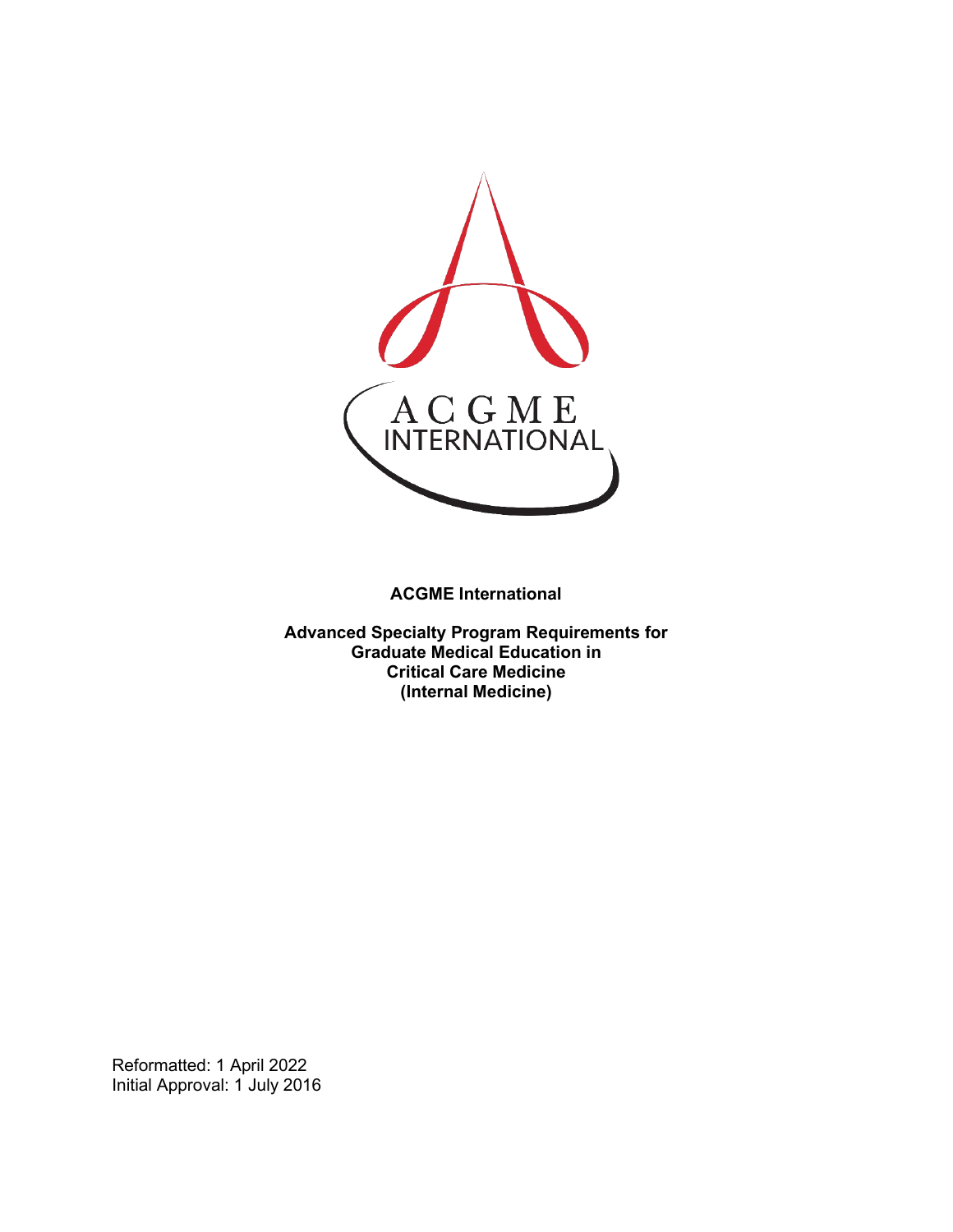## **ACGME International Specialty Program Requirements for Graduate Medical Education in Critical Care Medicine (Internal Medicine)**

#### **Int. Introduction**

*Background and Intent: Programs must achieve and maintain Foundational Accreditation according to the ACGME-I Foundational Requirements prior to receiving Advanced Specialty Accreditation. The Advanced Specialty Requirements noted below complement the ACGME-I Foundational Requirements. For each section, the Advanced Specialty Requirements should be considered together with the Foundational Requirements.*

## **Int. I. Definition and Scope of the Specialty**

Critical care medicine is concerned with the diagnosis, management, and prevention of complications in patients who are severely ill and who usually require intensive monitoring and/or organ system support.

## **Int. II. Duration of Education**

Int. II.A. The educational program in critical care medicine must be 24 or 36 months in length.

## **I. Institution**

## **I.A. Sponsoring Institution**

- I.A.1. A fellowship in critical care medicine must function as an integral part of ACGME-I-accredited residency in internal medicine.
- I.A.2. Located at the primary clinical site, there should be at least three ACGME-I-accredited subspecialty programs from among the following internal medicine disciplines: cardiovascular disease; gastroenterology; infectious diseases; nephrology; or pulmonary disease.
- I.A.3. The Sponsoring Institution should also sponsor an ACGME-Iaccredited residency program in general surgery.

#### **I.B. Participating Sites**

See International Foundational Requirements, Section I.B.

#### **II. Program Personnel and Resources**

#### **II.A. Program Director**

II.A.1. The program director must be responsible for monitoring fellow stress, including mental or emotional conditions inhibiting performance or learning, and drug- or alcohol-related dysfunction.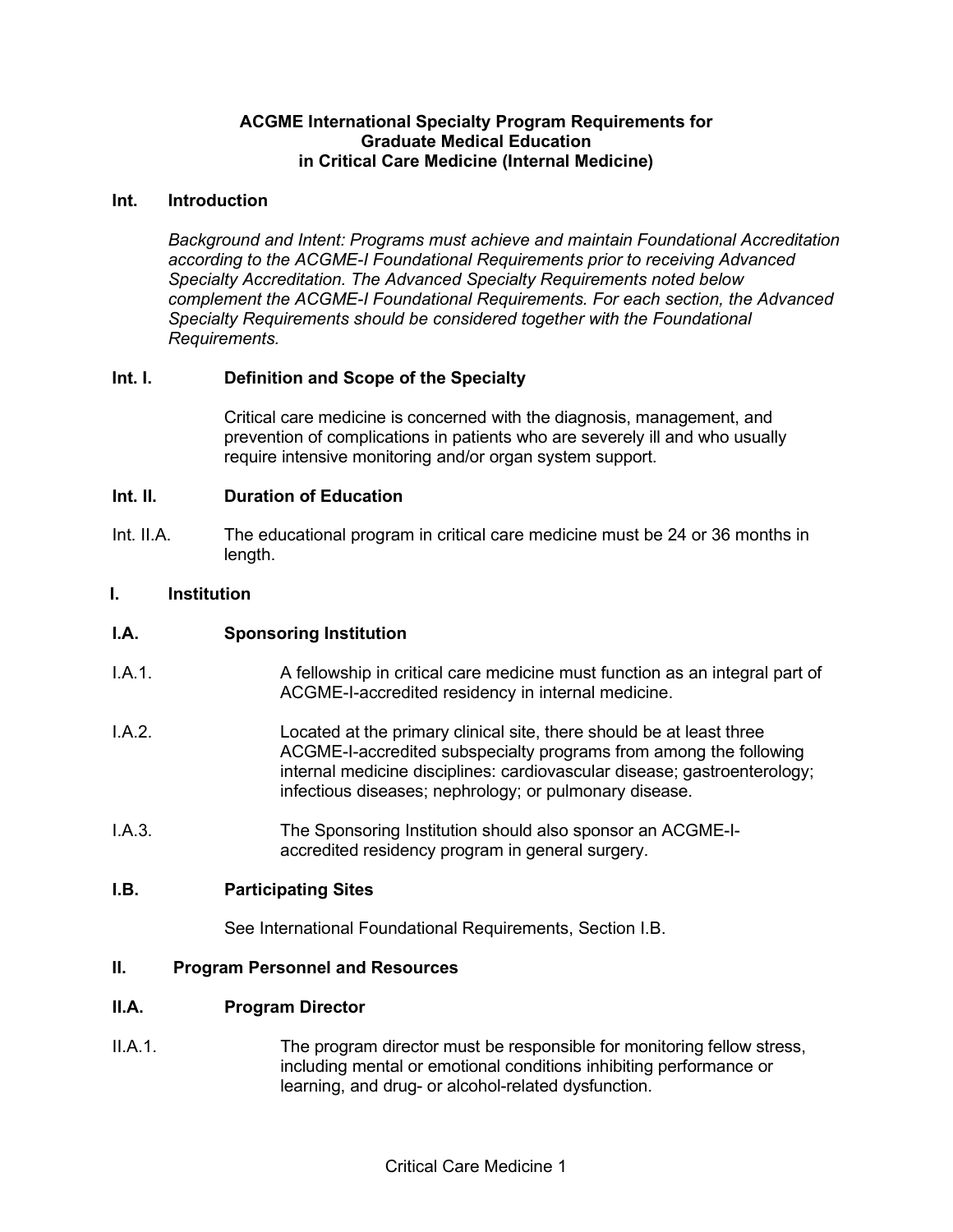| II.A.1.a)       | Situations that demand excessive service or that consistently<br>produce undesirable stress on fellows must be evaluated and<br>modified.                                                                                                                       |
|-----------------|-----------------------------------------------------------------------------------------------------------------------------------------------------------------------------------------------------------------------------------------------------------------|
| II.A.1.b)       | The program director should provide access to timely confidential<br>counseling and psychological support services to fellows.                                                                                                                                  |
| II.A.2.         | The program director must:                                                                                                                                                                                                                                      |
| II.A.2.a)       | ensure that fellows' service responsibilities are limited to patients<br>for whom the teaching service has diagnostic and therapeutic<br>responsibility; and,                                                                                                   |
| II.A.2.b)       | participate in academic societies and in educational programs<br>designed to enhance educational and administrative skills.                                                                                                                                     |
| II.B.           | <b>Faculty</b>                                                                                                                                                                                                                                                  |
| II.B.1.         | <b>Core Faculty Members</b>                                                                                                                                                                                                                                     |
| II.B.1.a)       | In addition to the program director, each program must have at<br>least two core faculty members.                                                                                                                                                               |
| II.B.1.b)       | Core faculty members must be active clinicians with knowledge of,<br>experience with, and commitment to critical care medicine as a<br>discipline.                                                                                                              |
| II.B.1.c        | In addition to the responsibilities of all individual faculty members,<br>the core faculty members and the program director must be<br>responsible for the planning, implementation, monitoring, and<br>evaluation of fellows' clinical and research education. |
| II.B.1.d        | At least one core faculty member must:                                                                                                                                                                                                                          |
| $ILB.1.d$ $(1)$ | be knowledgeable in evaluation and assessment of the<br>ACGME-I Competencies; and,                                                                                                                                                                              |
| ILB.1.d)(2)     | spend significant time in the evaluation of fellows, including<br>direct observation of fellows with patients.                                                                                                                                                  |
| II.B.2.         | <b>Other Faculty Members</b>                                                                                                                                                                                                                                    |
| II.B.2.a)       | Board-certified or equivalent clinical faculty members in<br>cardiology, gastroenterology, hematology, infectious disease,<br>nephrology, oncology, and pulmonary disease must participate in<br>the education of fellows.                                      |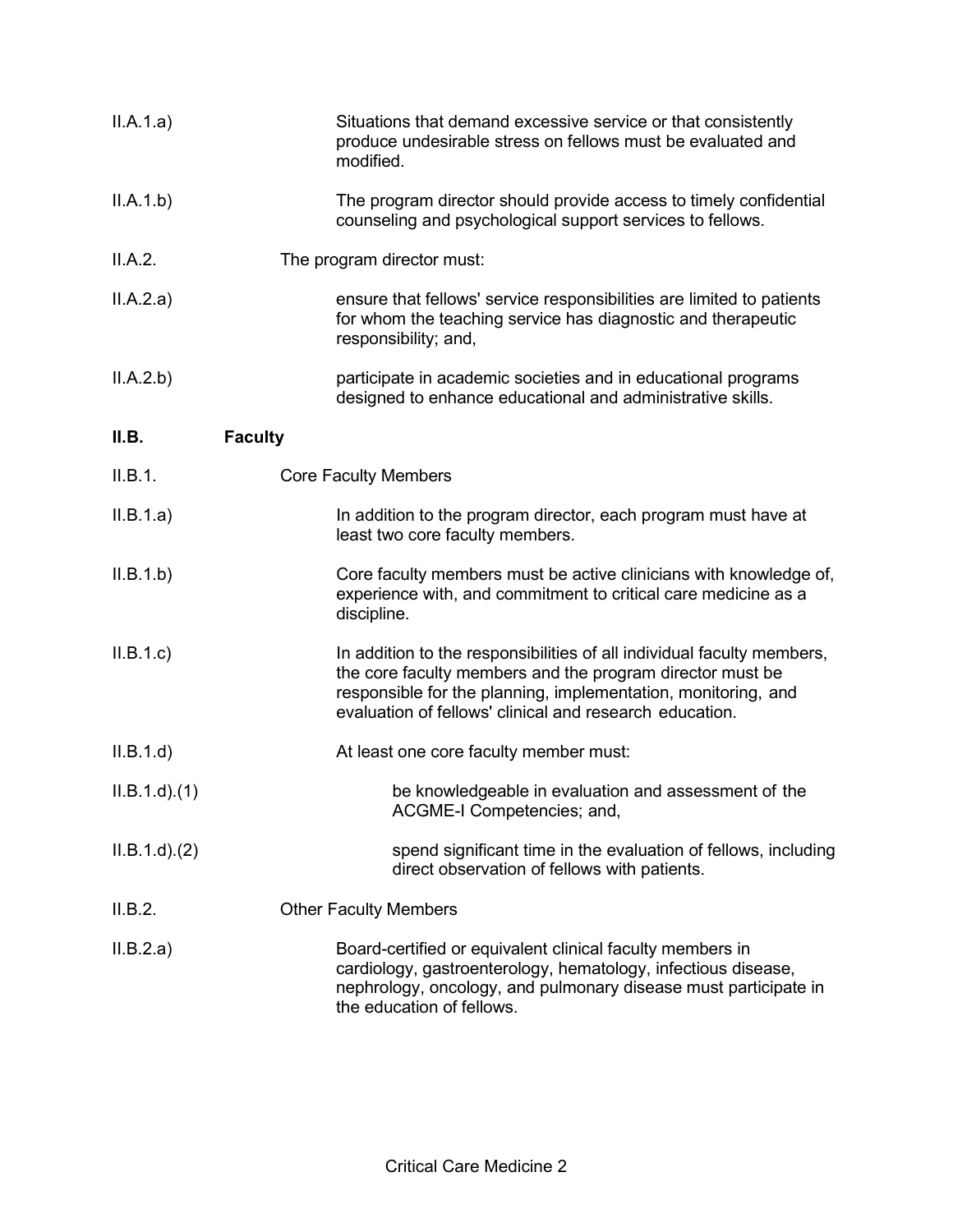II.B.2.b) Faculty members from anesthesiology, cardiovascular surgery, emergency medicine, neurology, neurological surgery, obstetrics and gynecology, orthopaedic surgery, surgery, thoracic surgery, urology, and vascular surgery should be available to participate in the education of fellows.

## **II.C. Other Program Personnel**

- II.C.1. There must be services available from other health care professionals, including dietitians, language interpreters, nurses, occupational therapists, physical therapists, and social workers.
- II.C.2. Personnel must include nurses and technicians skilled in critical care instrumentation, respiratory function, and laboratory medicine.
- II.C.3. There must be appropriate and timely consultation from other specialties.

## **II.D. Resources**

| II.D.1. | There must be space and equipment for the program, including meeting    |
|---------|-------------------------------------------------------------------------|
|         | rooms, examination rooms, computers, visual and other educational aids, |
|         | and work/study space.                                                   |

- II.D.2. Inpatient and outpatient systems must be in place to prevent fellows from performing routine clerical functions, such as scheduling tests and appointments, and retrieving records and letters.
- II.D.3. Adequate facilities to support the educational program must be in place.
- II.D.3.a) The Sponsoring Institution must provide the broad range of facilities and clinical support services required to provide comprehensive care of adult patients.
- II.D.3.b) Fellows must have access to a lounge facility during assigned duty hours.
- II.D.3.c) When fellows are in the hospital, assigned night duty, or called in from home, they must be provided with a secure space for their belongings.
- II.D.3.d) There must be facilities to care for patients with acute myocardial infarction, severe trauma, shock, recent open-heart surgery, recent major thoracic or abdominal surgery, and severe neurologic and neurosurgical conditions.
- II.D.4. The following laboratory and diagnostic services must be available at the primary clinical site:
- II.D.4.a) a supporting laboratory that provides complete and prompt laboratory evaluation;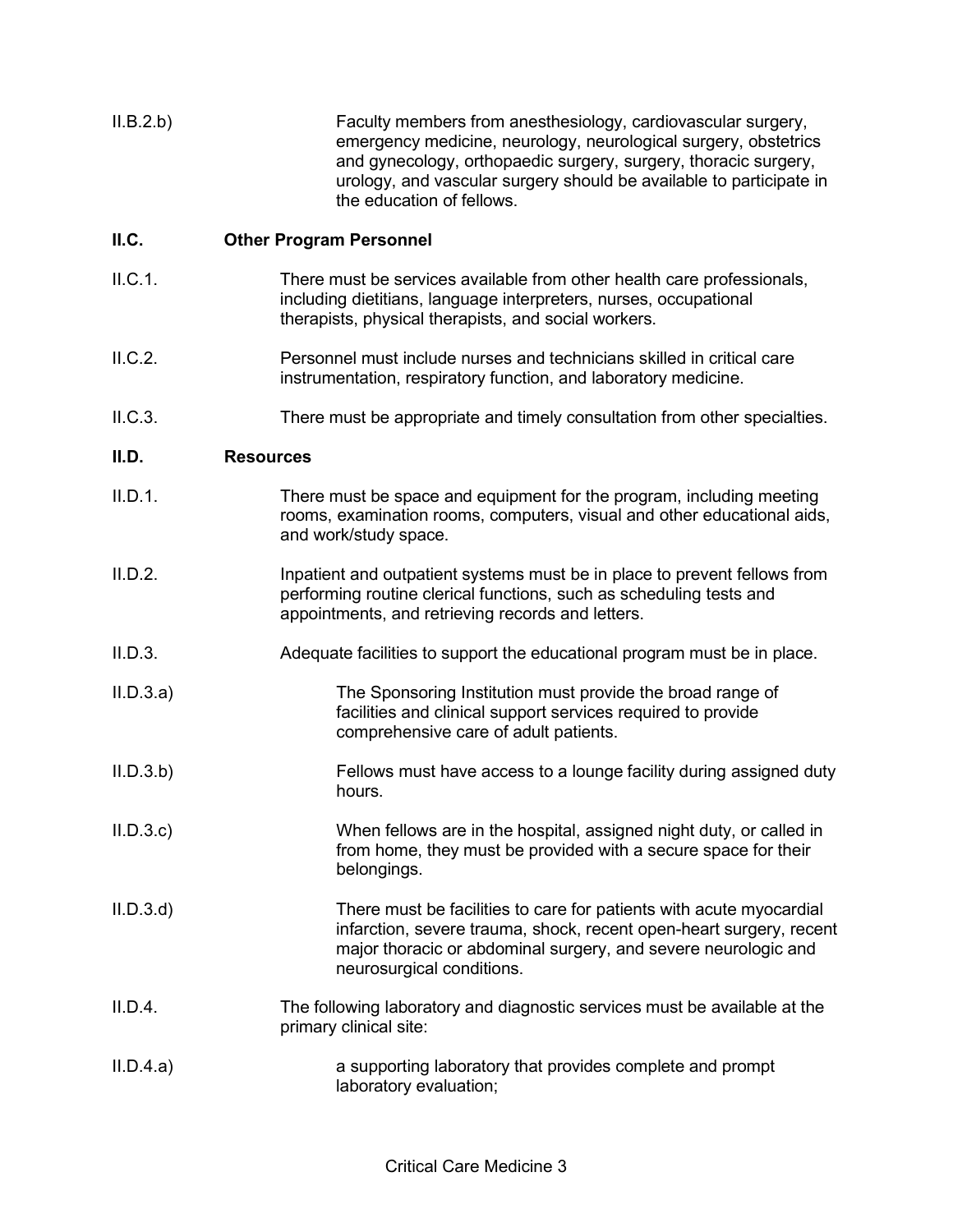| II.D.4.b)     | timely bedside imaging services for patients in the critical care<br>units; and,                                                                                                                                                                 |
|---------------|--------------------------------------------------------------------------------------------------------------------------------------------------------------------------------------------------------------------------------------------------|
| II.D.4.c      | computed tomography (CT) imaging, including CT angiography.                                                                                                                                                                                      |
| II.D.5.       | Other support services must be available, including:                                                                                                                                                                                             |
| II.D.5.a)     | an active open-heart surgery program;                                                                                                                                                                                                            |
| II.D.5.b)     | an active emergency service;                                                                                                                                                                                                                     |
| ILD.5.c)      | post-operative care and respiratory care services;                                                                                                                                                                                               |
| II.D.5.d      | nutritional support services;                                                                                                                                                                                                                    |
| II.D.5.e      | equipment necessary to care for critically ill patients; and,                                                                                                                                                                                    |
| ILD.5.f)      | critical care unit(s) located in a designated area within the hospital,<br>and constructed and designed specifically for the care of critically<br>ill patients.                                                                                 |
| ILD.5.f)(1)   | Whether operating in separate locations or in combined<br>facilities, the program must provide the equivalent of a<br>medical intensive care unit (MICU), a surgical intensive<br>care unit (SICU), and a coronary intensive care unit (CICU).   |
| ILD.5.f).(2)  | The MICU or its equivalent must be at the primary clinical<br>site and should be the focus of a teaching service.                                                                                                                                |
| ILD.5.g       | Other services should be available, including anesthesiology,<br>laboratory medicine, and radiology.                                                                                                                                             |
| II.D.6.       | Access to an electronic health record should be provided.                                                                                                                                                                                        |
| II.D.6.a)     | In the absence of an existing electronic health record,<br>institutions must demonstrate institutional commitment to its<br>development and progress toward its implementation.                                                                  |
| II.D.7.       | <b>Patient Population</b>                                                                                                                                                                                                                        |
| II.D.7.a)     | The patient population must have a variety of clinical problems<br>and stages of diseases.                                                                                                                                                       |
| III.D.7.a)(1) | Because critical care medicine is multidisciplinary in<br>nature, the program must provide opportunities to<br>manage adult patients with a wide variety of serious<br>illnesses and injuries requiring treatment in a critical<br>care setting. |
| III.D.7.b)    | There must be patients of each gender, with a broad age<br>range, including geriatric patients.                                                                                                                                                  |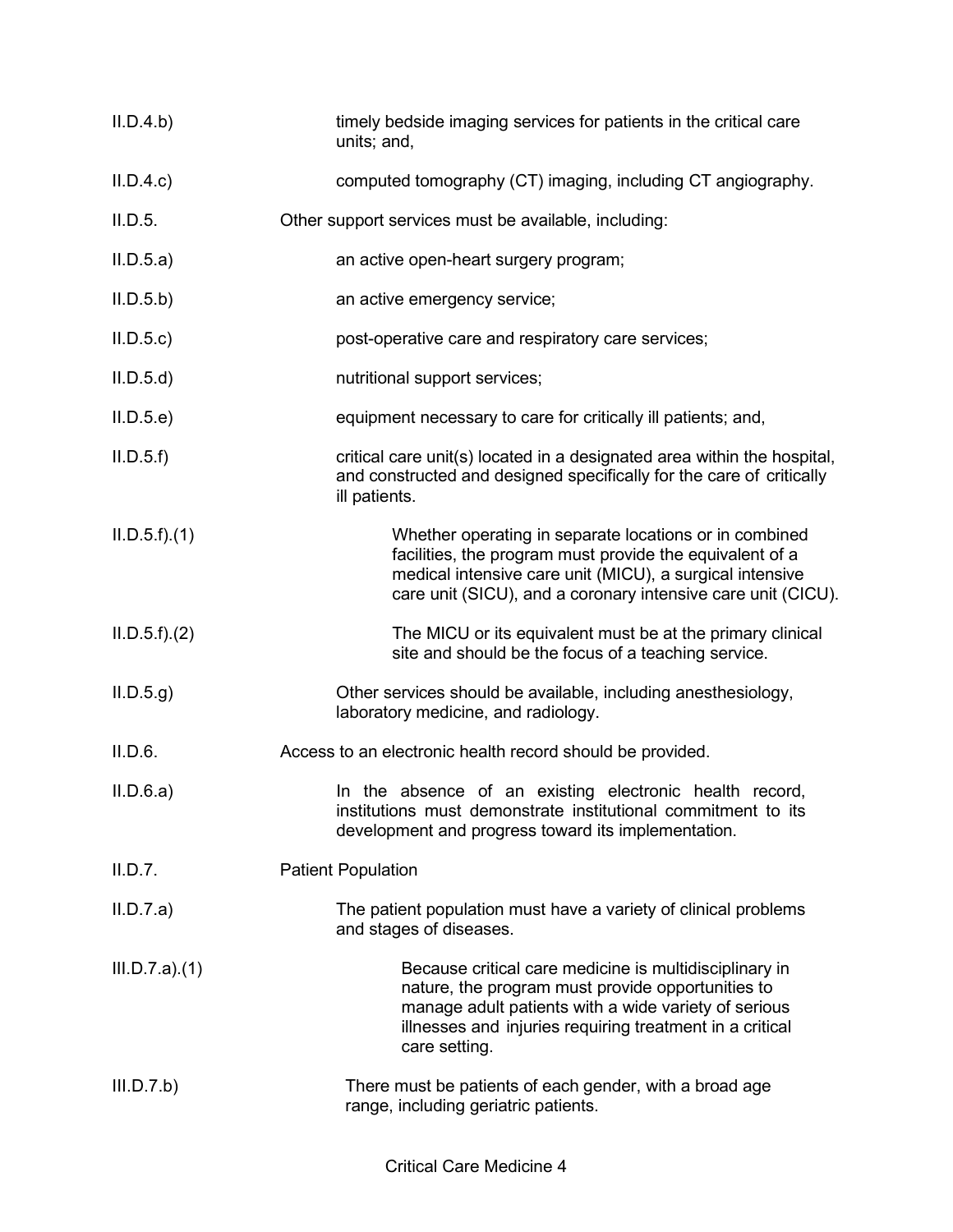| III.D.7.c            | A sufficient number of patients must be available to enable each<br>fellow to achieve the required educational outcomes.                                                                                                                                                                                                              |
|----------------------|---------------------------------------------------------------------------------------------------------------------------------------------------------------------------------------------------------------------------------------------------------------------------------------------------------------------------------------|
| $III.D.7.c$ ). $(1)$ | There must be an average daily census of at least five<br>patients per fellow during assignments to critical care<br>units.                                                                                                                                                                                                           |
| Ш.                   | <b>Fellow Appointment</b>                                                                                                                                                                                                                                                                                                             |
| III.A.               | <b>Eligibility Criteria</b>                                                                                                                                                                                                                                                                                                           |
| III.A.1.             | To be eligible for appointment at the F1 level, fellows should have<br>completed an ACGME-I-accredited residency program in emergency<br>medicine or internal medicine, or an emergency medicine or internal<br>medicine residency program acceptable to the Sponsoring Institution's<br><b>Graduate Medical Education Committee.</b> |
| III.A.1.a)           | Fellows who have completed an emergency medicine program<br>should have completed at least six months of direct patient care<br>experience in internal medicine, of which at least three months<br>must have been in a MICU.                                                                                                          |
| III.A.2.             | To be eligible for appointment at the F2 level, fellows must have<br>completed a two- or three-year ACGME-I-accredited internal medicine<br>subspecialty fellowship program, or an internal medicine subspecialty<br>program acceptable to the Sponsoring Institution's Graduate Medical<br><b>Education Committee.</b>               |
| III.A.2.a)           | Fellows who are appointed at the F2 level will automatically satisfy<br>the requirement for 12 months of elective experience or scholarly<br>activity.                                                                                                                                                                                |
| III.B.               | <b>Number of Fellows</b>                                                                                                                                                                                                                                                                                                              |
|                      | See International Foundational Requirements, Section III.B.                                                                                                                                                                                                                                                                           |

# **IV. Specialty-Specific Educational Program**

## **IV.A. ACGME-I Competencies**

- IV.A.1. The program must integrate the following ACGME-I Competencies into the curriculum.
- IV.A.1.a) Professionalism
- IV.A.1.a).(1) Fellows must demonstrate a commitment to professionalism and an adherence to ethical principles. Fellows must demonstrate: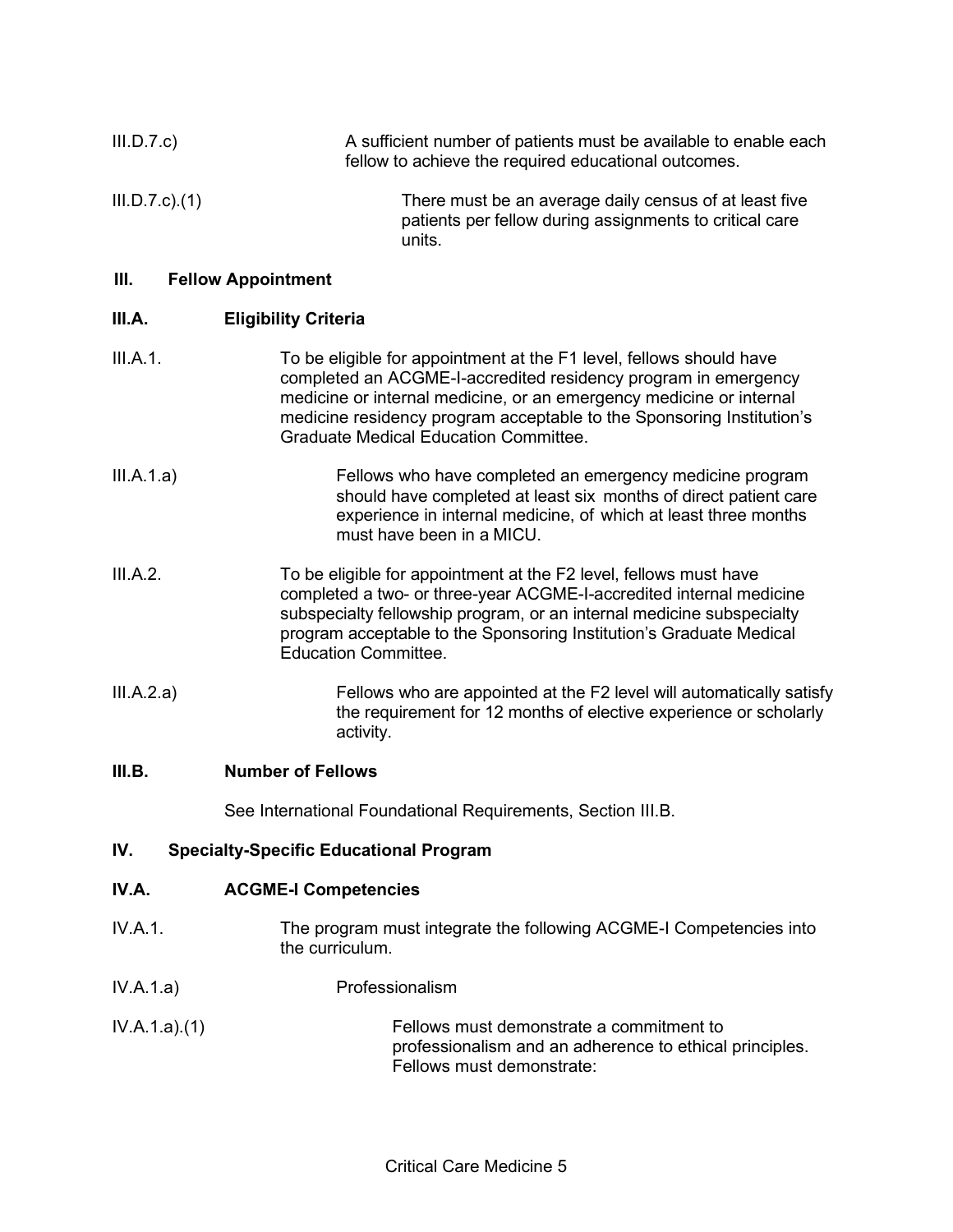| IV.A.1.a)(1)(a)          | high standards of ethical behavior, including<br>maintaining appropriate professional boundaries<br>and relationships with other physicians and health<br>care team members and avoiding conflicts of<br>interest. |
|--------------------------|--------------------------------------------------------------------------------------------------------------------------------------------------------------------------------------------------------------------|
| IV.A.1.b)                | <b>Patient Care and Procedural Skills</b>                                                                                                                                                                          |
| IV.A.1.b)(1)             | Fellows must provide patient care that is compassionate,<br>appropriate, and effective for the treatment of health<br>problems and the promotion of health. Fellows must<br>demonstrate competence in:             |
| IV.A.1.b)(1)(a)          | the practice of health promotion, disease<br>prevention, diagnosis, care, and treatment of<br>patients of each gender, from adolescence to old<br>age, during health and all stages of illness; and,               |
| IV.A.1.b)(1)(b)          | prevention, evaluation, and management of patients<br>with:                                                                                                                                                        |
| IV.A.1.b)(1)(b)(i)       | acute lung injury, including radiation,<br>inhalation, and trauma;                                                                                                                                                 |
| IV.A.1.b)(1)(b)(ii)      | acute metabolic disturbances, including<br>overdosages and intoxication syndromes;                                                                                                                                 |
| IV.A.1.b)(1)(b)(iii)     | anaphylaxis and acute allergic reactions in<br>the critical care unit;                                                                                                                                             |
| IV.A.1.b)(1)(b)(iv)      | cardiovascular diseases in the critical care<br>unit;                                                                                                                                                              |
| IV.A.1.b)(1)(b)(v)       | circulatory failure;                                                                                                                                                                                               |
| IV.A.1.b)(1)(b)(vi)      | end-of-life issues and palliative care;                                                                                                                                                                            |
| IV.A.1.b)(1)(b)(vii)     | hypertensive emergencies;                                                                                                                                                                                          |
| IV.A.1.b).(1).(b).(viii) | immunosuppressed conditions in the critical<br>care unit;                                                                                                                                                          |
| IV.A.1.b)(1)(b)(ix)      | metabolic, nutritional, and endocrine effects<br>of critical illness, hematologic, and<br>coagulation disorders associated with critical<br>illness;                                                               |
| IV.A.1.b)(1)(b)(x)       | multi-organ system failure;                                                                                                                                                                                        |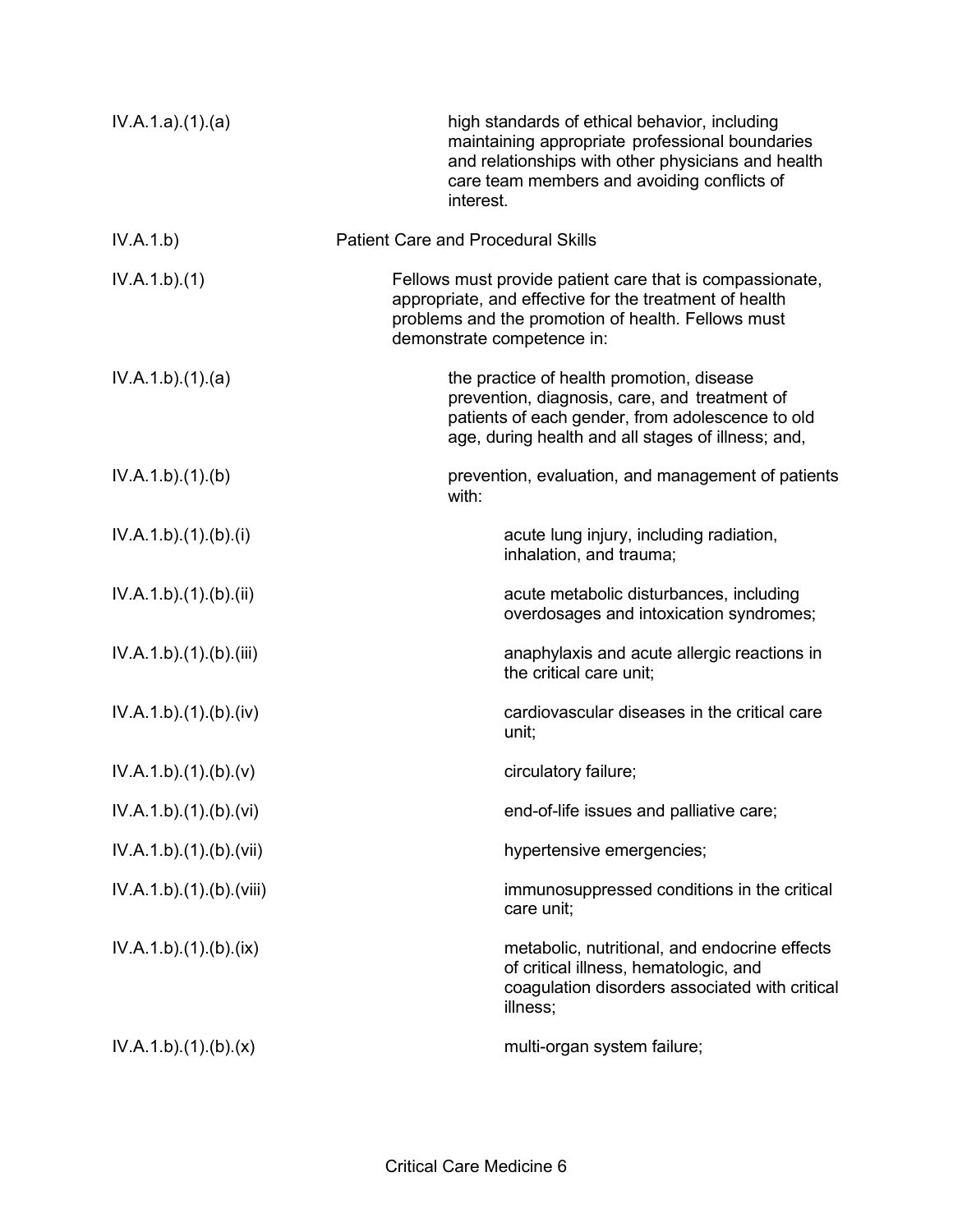| IV.A.1.b)(1)(b)(xi)    | peri-operative critical illnesses, including<br>those requiring hemodynamic and<br>ventilatory support;                                                                                            |
|------------------------|----------------------------------------------------------------------------------------------------------------------------------------------------------------------------------------------------|
| IV.A.1.b)(1)(b)(xii)   | renal disorders in the critical care unit,<br>including electrolyte and acid-base<br>disturbance and acute renal failure;                                                                          |
| IV.A.1.b)(1)(b)(xiii)  | respiratory failure, including acute<br>respiratory distress syndrome, acute and<br>chronic respiratory failure in obstructive lung<br>diseases, and neuromuscular respiratory<br>drive disorders; |
| IV.A.1.b)(1)(b)(xiv)   | sepsis and sepsis syndrome;                                                                                                                                                                        |
| IV.A.1.b)(1)(b)(xv)    | severe organ dysfunction resulting in critical<br>illness, including:                                                                                                                              |
| IV.A.1.b)(1)(b)(xv)(a) | disorders of the gastrointestinal,<br>neurologic, endocrine, hematologic,<br>musculoskeletal, and immune<br>systems, as well as infections and<br>malignancies; and,                               |
| IV.A.1.b)(1)(b)(xv)(b) | shock syndromes.                                                                                                                                                                                   |
| IV.A.1.b)(1)(c)        | interpretation of data derived from various bedside<br>devices commonly employed to monitor patients;<br>and,                                                                                      |
| IV.A.1.b)(1)(d)        | procedural and technical skills, including:                                                                                                                                                        |
| IV.A.1.b)(1).(d).(i)   | airway management;                                                                                                                                                                                 |
| IV.A.1.b)(1).(d).(ii)  | the use of a variety of positive pressure<br>ventilatory modes, to include:                                                                                                                        |
| IV.A.1.b)(1)(d)(ii)(a) | initiation, maintenance, and weaning<br>off of ventilatory support;                                                                                                                                |
| IV.A.1.b)(1)(d)(ii)(b) | respiratory care techniques; and,                                                                                                                                                                  |
| IV.A.1.b)(1)(d)(ii)(c) | withdrawal of mechanical ventilatory<br>support.                                                                                                                                                   |
| IV.A.1.b)(1)(e)        | the use of reservoir masks and continuous positive<br>airway pressure masks for delivery of supplemental<br>oxygen, humidifiers, nebulizers, and incentive<br>spirometry;                          |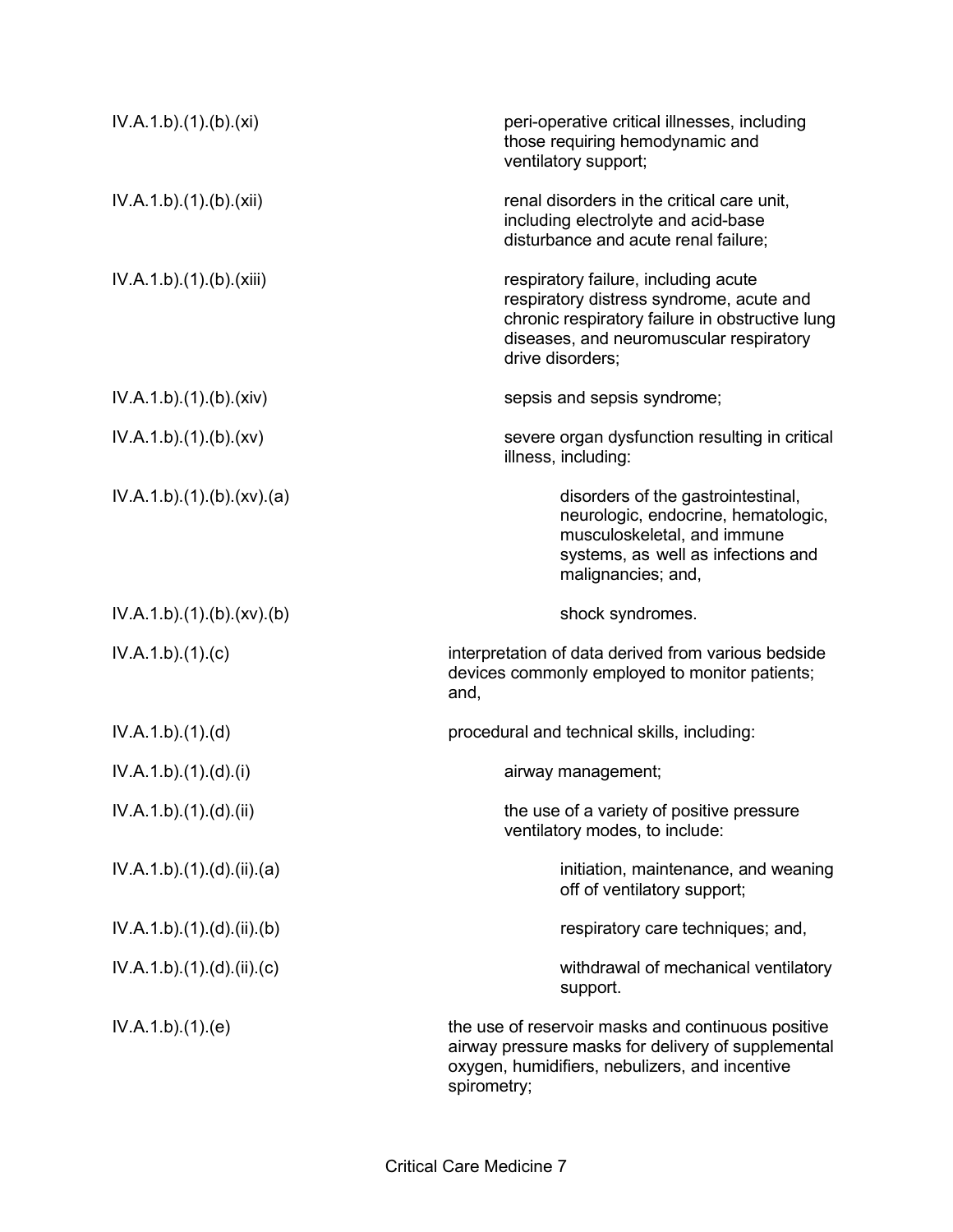| IV.A.1.b)(1)(f)           | therapeutic flexible fiber-optic bronchoscopy<br>procedures limited to indications for therapeutic<br>removal of airway secretions, diagnostic aspiration<br>of airway secretions or lavaged fluid, or airway<br>management;                                                                |
|---------------------------|---------------------------------------------------------------------------------------------------------------------------------------------------------------------------------------------------------------------------------------------------------------------------------------------|
| IV.A.1.b)(1)(f)(i)        | Each fellow must perform a minimum of 50<br>such procedures.                                                                                                                                                                                                                                |
| IV.A.1.b)(1)(g)           | diagnostic and therapeutic procedures, to include<br>paracentesis, lumbar puncture, thoracentesis,<br>endotracheal intubation, and related procedures;                                                                                                                                      |
| IV.A.1.b)(1)(h)           | use of chest tubes and drainage systems;                                                                                                                                                                                                                                                    |
| IV.A.1.b)(1)(i)           | insertion of arterial, central venous, and pulmonary<br>artery balloon flotation catheters;                                                                                                                                                                                                 |
| IV.A.1.b)(1)(j)           | operation of bedside hemodynamic monitoring<br>systems;                                                                                                                                                                                                                                     |
| IV.A.1.b)(1)(k)           | emergency cardioversion;                                                                                                                                                                                                                                                                    |
| IV.A.1.b)(1)(I)           | interpretation of intracranial pressure monitoring;                                                                                                                                                                                                                                         |
| IV.A.1.b)(1)(m)           | nutritional support;                                                                                                                                                                                                                                                                        |
| IV.A.1.b)(1)(n)           | use of ultrasound techniques to perform<br>thoracentesis and place intravascular and<br>intracavitary tubes and catheters; and,                                                                                                                                                             |
| IV.A.1.b)(1)(o)           | use of transcutaneous pacemakers.                                                                                                                                                                                                                                                           |
| IV.A.1.c)                 | <b>Medical Knowledge</b>                                                                                                                                                                                                                                                                    |
| $IV.A.1.c.$ (1)           | Fellows must demonstrate knowledge of established and<br>evolving biomedical clinical, epidemiological, and social-<br>behavioral sciences as well as the application of this<br>knowledge to patient care. Fellows must demonstrate<br>knowledge of:                                       |
| $IV.A.1.c$ . $(1).$ $(a)$ | the scientific method of problem solving and<br>evidence-based decision making;                                                                                                                                                                                                             |
| $IV.A.1.c$ . $(1).$ (b)   | indications, contraindications, limitations,<br>complications, techniques, and interpretation of<br>results of those diagnostic and therapeutic<br>procedures integral to the discipline, including the<br>appropriate indication for and use of screening<br>tests/procedures, to include: |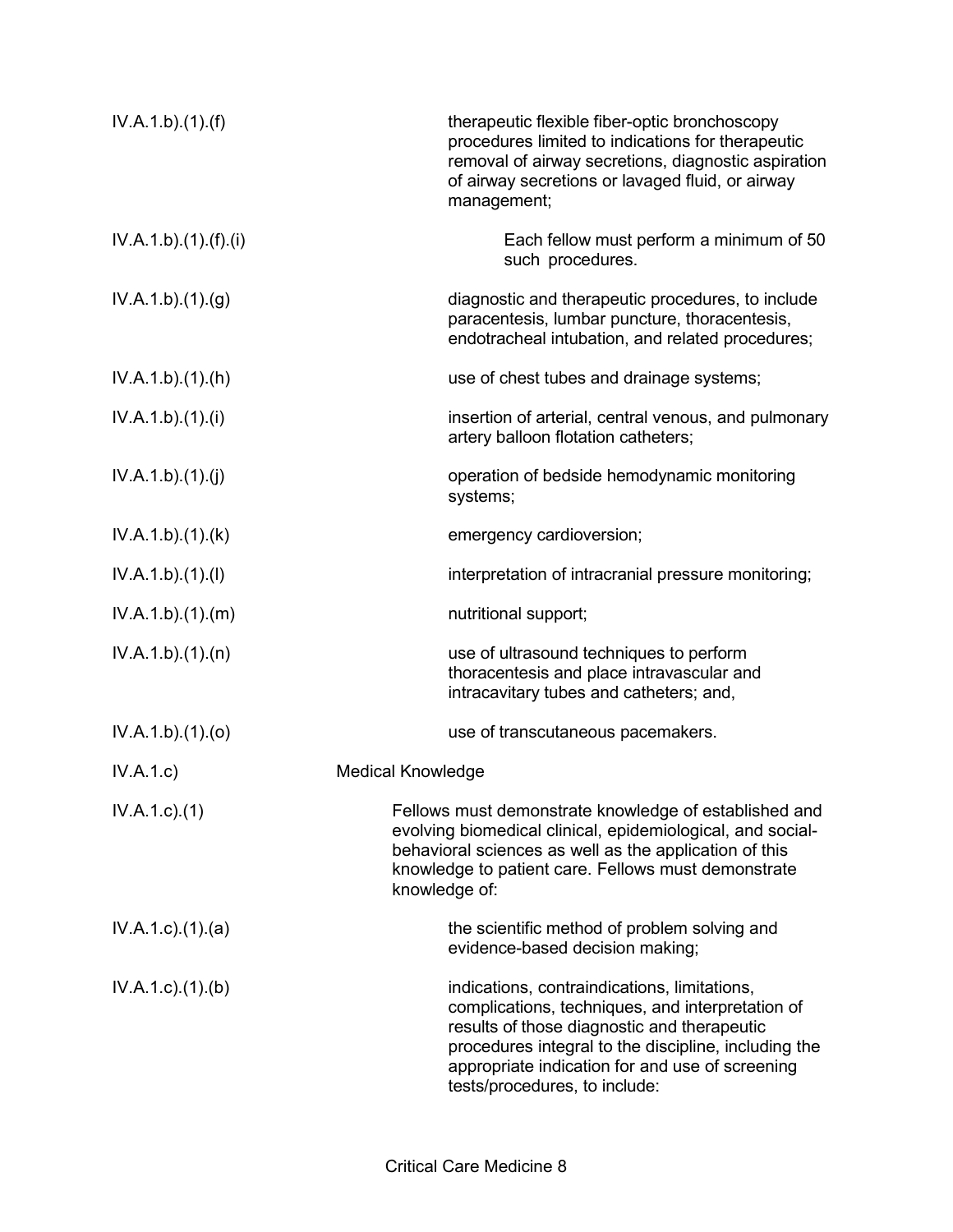| IV.A.1.d)                             | Practice-based Learning and Improvement                                                                                                                                              |
|---------------------------------------|--------------------------------------------------------------------------------------------------------------------------------------------------------------------------------------|
| $IV.A.1.c$ ). $(1)$ . $(ii)$ . $(ii)$ | pharmacokinetics, pharmacodynamics, and<br>drug metabolism and excretion in critical<br>illness.                                                                                     |
| $IV.A.1.c$ ). $(1)$ . $(ii)$ . $(ii)$ | respiratory care techniques and services;<br>and,                                                                                                                                    |
| $IV.A.1.c$ ). $(1).$                  | monitoring and supervising special services,<br>including:                                                                                                                           |
| $IV.A.1.c$ . $(1).(h)$                | detection and prevention of iatrogenic and<br>nosocomial problems in critical care medicine; and,                                                                                    |
| $IV.A.1.c$ . $(1).(g)$                | the use of paralytic agents and sedative and<br>analgesic drugs in the critical care unit;                                                                                           |
| $IV.A.1.c$ . $(1).(f)$                | the recognition and management of patients<br>critically ill from disasters, including those caused by<br>chemical and biological agent inhalation and<br>trauma;                    |
| $IV.A.1.c$ . $(1).$ $(e)$             | the psychosocial and emotional effects of critical<br>illness on patients and their families;                                                                                        |
| $IV.A.1.c$ . $(1).$ $(d)$             | the ethical, economic, and legal aspects of critical<br>illness;                                                                                                                     |
| $IV.A.1.c$ ). $(1).$ (c)              | the basic sciences, with particular emphasis on<br>biochemistry and physiology, including cell and<br>molecular biology and immunology, as they relate to<br>critical care medicine; |
| $IV.A.1.c$ ). $(1)(b)(v)$             | renal replacement therapy.                                                                                                                                                           |
| $IV.A.1.c$ . $(1).$ (b). $(iv)$       | screening tests and procedures; and,                                                                                                                                                 |
| $IV.A.1.c$ . $(1).$ (b). $(iii)$      | imaging techniques commonly employed in<br>the evaluation of patients with critical illness,<br>including ultrasound;                                                                |
| IV.A.1.c).(1).(b).(ii)                | placement of percutaneous tracheostomies;                                                                                                                                            |
| $IV.A.1.c$ ). $(1)$ . $(b)$ . $(i)$   | pericardiocentesis;                                                                                                                                                                  |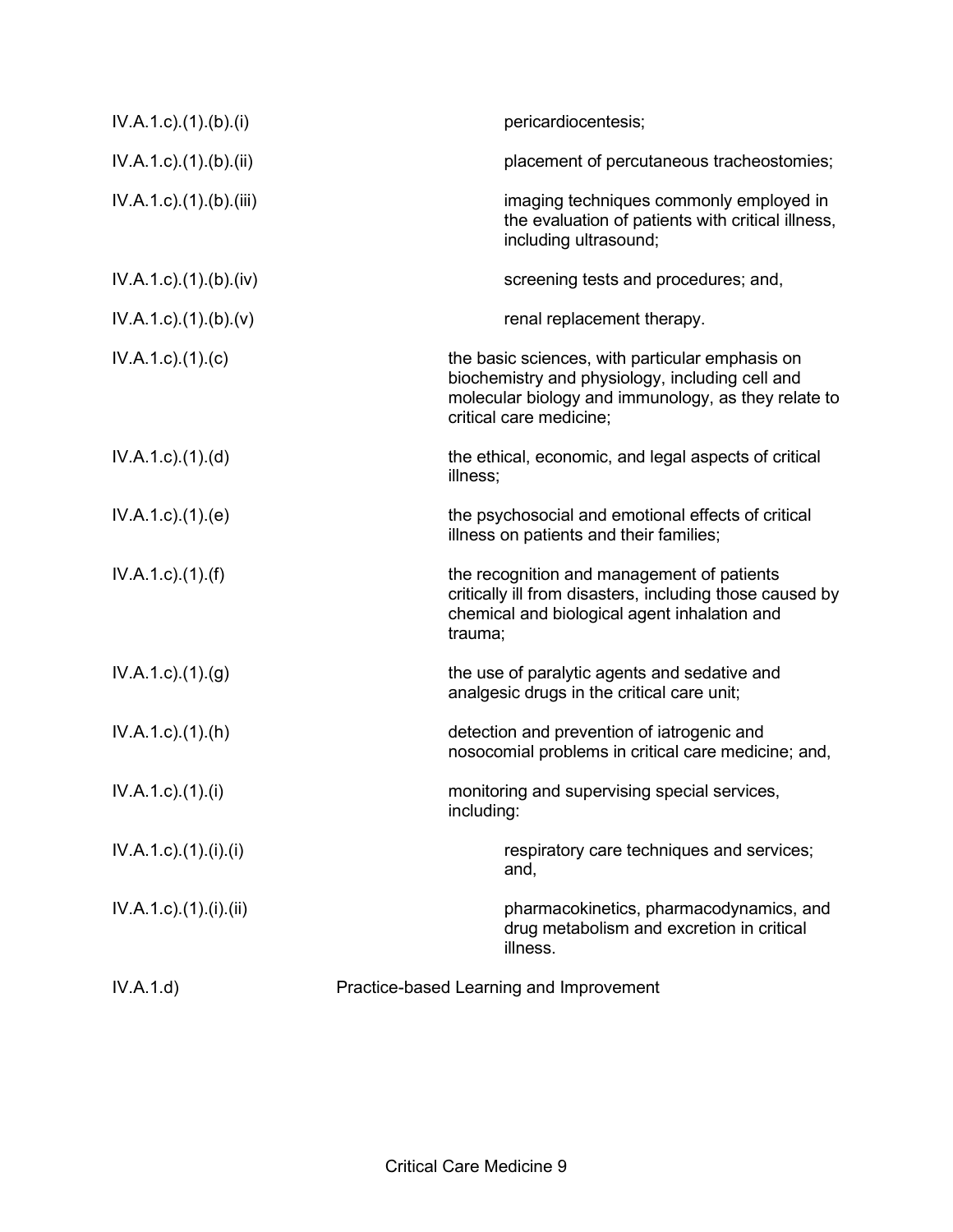| IV.A.1.d.(1)     | Fellows must demonstrate the ability to investigate and<br>evaluate their care of patients, to appraise and assimilate<br>scientific evidence, and to continuously improve patient<br>care based on constant self-evaluation and lifelong<br>learning. Fellows must develop skills and habits to meet<br>the following goal: |
|------------------|------------------------------------------------------------------------------------------------------------------------------------------------------------------------------------------------------------------------------------------------------------------------------------------------------------------------------|
| IV.A.1.d.(1).(a) | obtain procedure-specific informed consent by<br>competently educating patients about rationale,<br>technique, and complications of procedures.                                                                                                                                                                              |
| IV.A.1.e)        | Interpersonal and Communication Skills                                                                                                                                                                                                                                                                                       |
| IV.A.1.e. (1)    | Fellows must demonstrate interpersonal and<br>communication skills that result in the effective exchange<br>of information and collaboration with patients, their<br>families, and health professionals.                                                                                                                     |
| IV.A.1.f)        | <b>Systems-based Practice</b>                                                                                                                                                                                                                                                                                                |
| IV.A.1.f)(1)     | Fellows must demonstrate an awareness of and<br>responsiveness to the larger context and system of health<br>care, including the social determinates of health, as well as<br>the ability to call effectively on other resources in the<br>system to produce optimal care. Fellows must:                                     |
| IV.A.1.f)(1)(a)  | participate in quality improvement and patient safety<br>activities in the intensive care unit (ICU); and,                                                                                                                                                                                                                   |
| IV.A.1.f)(1)(b)  | acquire skills required to organize, administer,<br>and direct a critical care unit.                                                                                                                                                                                                                                         |
| IV.B.            | <b>Regularly Scheduled Educational Activities</b>                                                                                                                                                                                                                                                                            |
| IV.B.1.          | The core curriculum must include a didactic program based on the core<br>knowledge content in the subspecialty area.                                                                                                                                                                                                         |
| IV.B.2.          | The program must afford each fellow an opportunity to review<br>topics covered in conferences that the fellow was unable to attend.                                                                                                                                                                                          |
| IV.B.3.          | Fellows must participate in clinical case conferences, journal clubs,<br>research conferences, and morbidity and mortality or quality<br>improvement conferences.                                                                                                                                                            |
| IV.B.4.          | All core conferences must have at least one faculty member present<br>and must be scheduled to ensure peer-peer and peer-faculty member<br>interaction.                                                                                                                                                                      |
| IV.B.5.          | Patient-based teaching must include direct interaction between fellows<br>and faculty members, bedside teaching, discussion of pathophysiology,<br>and the use of current evidence in diagnostic and therapeutic decisions.                                                                                                  |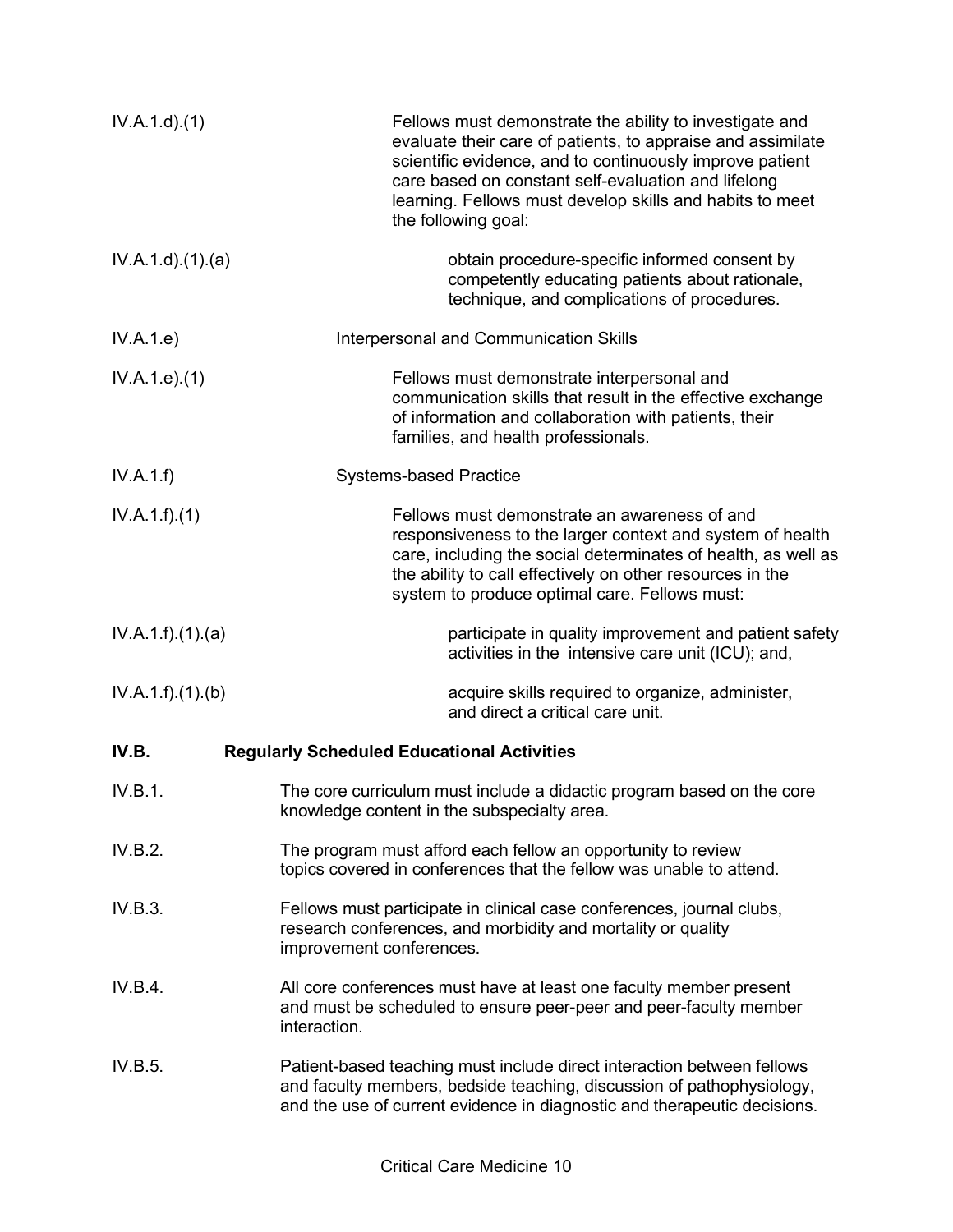| IV.B.6.          | Patient-based teaching must be:                                                                                                                                                                                                              |
|------------------|----------------------------------------------------------------------------------------------------------------------------------------------------------------------------------------------------------------------------------------------|
| IV.B.6.a)        | formally conducted on all inpatient, outpatient, and consultative<br>services; and,                                                                                                                                                          |
| IV.B.6.b)        | conducted with a frequency and duration that ensures a<br>meaningful and continuous teaching relationship between the<br>assigned supervising faculty member(s) and fellows.                                                                 |
| IV.B.7.          | Fellows must receive instruction in practice management relevant to<br>critical care medicine.                                                                                                                                               |
| IV.C.            | <b>Clinical Experiences</b>                                                                                                                                                                                                                  |
| IV.C.1.          | A minimum of 12 months must be devoted to clinical experiences.                                                                                                                                                                              |
| IV.C.1.a)        | At least six months must be devoted to the care of critically ill<br>medical patients (i.e., MICU/CICU or equivalent).                                                                                                                       |
| IV.C.1.a)(1)     | This experience may be reduced up to three months by<br>equivalent (month for month) ICU experience completed<br>during a previous two- or three-year ACGME- or ACGME-I-<br>accredited internal medicine subspecialty fellowship<br>program. |
| IV.C.1.b)        | At least three months must be devoted to the care of critically ill<br>non-medical patients.                                                                                                                                                 |
| IV.C.1.b)(1)     | This experience should consist of at least one month of<br>direct patient care activity, with the remainder being fulfilled<br>with either consultative activities or with direct care of such<br>patients.                                  |
| IV.C.1.c)        | At least 12 additional months must be devoted to appropriate<br>elective experiences or scholarly activity.                                                                                                                                  |
| IV.C.1.d)        | Fellows must participate in training using simulation.                                                                                                                                                                                       |
| IV.C.1.e)        | Fellows must be informed of the clinical outcomes of their patients<br>who are discharged from the critical care units.                                                                                                                      |
| IV.C.1.f)        | Fellows must have clinical experience in the evaluation and<br>management of patients:                                                                                                                                                       |
| IV.C.1.f).(1)    | with trauma;                                                                                                                                                                                                                                 |
| IV.C.1.f). (2)   | with neurosurgical emergencies;                                                                                                                                                                                                              |
| $IV.C.1.f).$ (3) | with critical obstetric and gynecologic disorders; and,                                                                                                                                                                                      |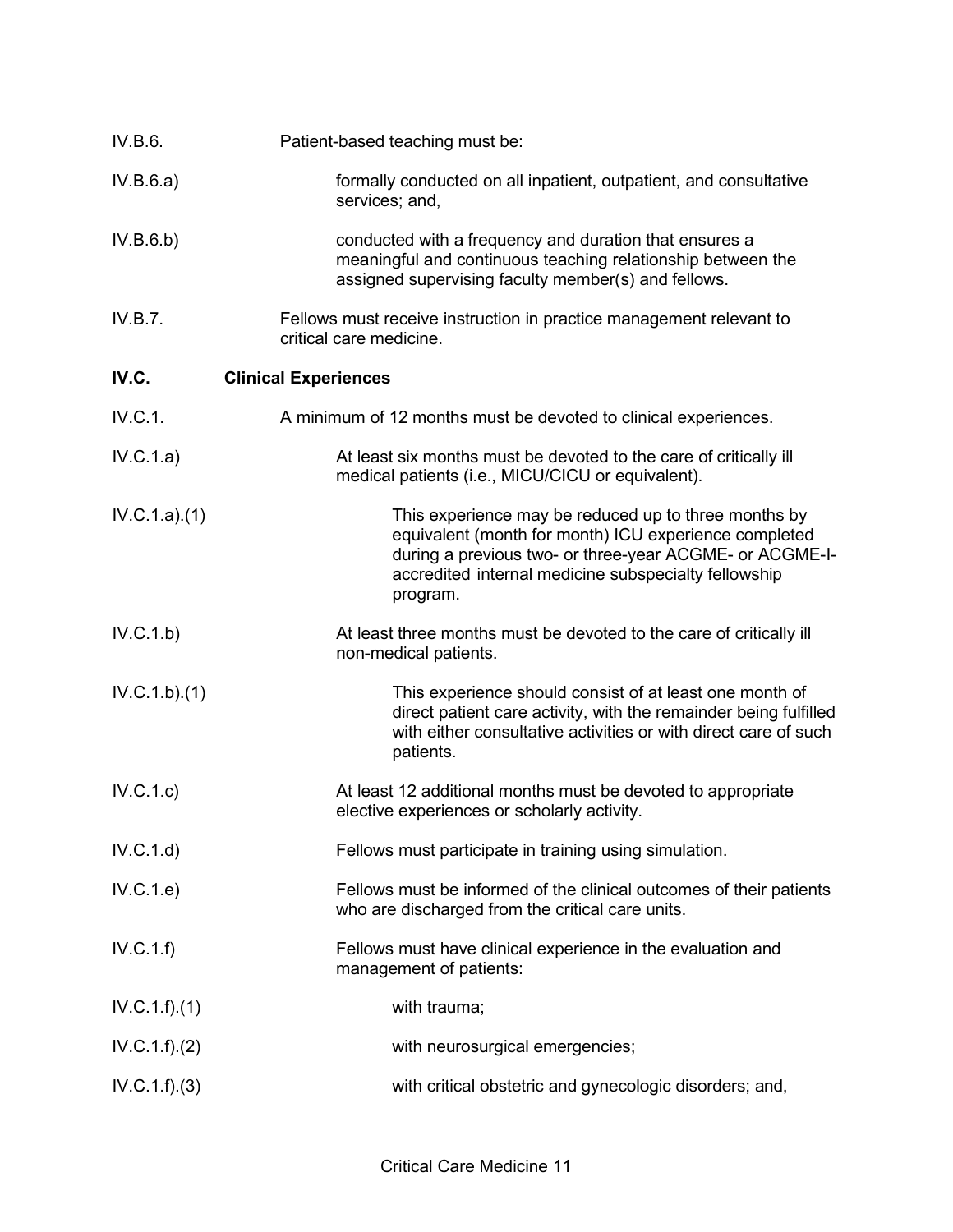| IV.C.1.f)(4)  | after discharge from the critical care unit.                                                                                                                                                                                                                                        |  |
|---------------|-------------------------------------------------------------------------------------------------------------------------------------------------------------------------------------------------------------------------------------------------------------------------------------|--|
| IV.C.1.g)     | <b>Procedures and Technical Skills</b>                                                                                                                                                                                                                                              |  |
| IV.C.1.g. (1) | Faculty members must teach and supervise the fellows in<br>the performance and interpretation of procedures.                                                                                                                                                                        |  |
|               | IV.C.1.g. (1). (a)<br>Procedures must be documented in each fellow's<br>record, giving indications, outcomes, diagnoses,<br>and supervisor(s).                                                                                                                                      |  |
| IV.C.1.g. (2) | Fellows should have clinical experience in the placement of<br>percutaneous tracheostomies.                                                                                                                                                                                         |  |
| IV.C.1.h      | Fellows must have experience in the role of critical care medicine<br>consultant in the inpatient setting.                                                                                                                                                                          |  |
| IV.D.         | <b>Scholarly Activity</b>                                                                                                                                                                                                                                                           |  |
| IV.D.1.       | <b>Fellows' Scholarly Activity</b>                                                                                                                                                                                                                                                  |  |
|               | See International Foundational Requirements, Section IV.D.1.                                                                                                                                                                                                                        |  |
| IV.D.2.       | <b>Faculty Scholarly Activity</b>                                                                                                                                                                                                                                                   |  |
| IV.D.2.a)     | At least 50 percent of the core faculty must demonstrate evidence<br>of productivity in scholarship, specifically, peer-reviewed funding;<br>publication of original research, review articles, editorials, or case<br>reports in peer-reviewed journals; or chapters in textbooks. |  |
| V.            | <b>Evaluation</b>                                                                                                                                                                                                                                                                   |  |
|               | See International Foundational Requirements, Section V.                                                                                                                                                                                                                             |  |
| VI.           | The Learning and Working Environment                                                                                                                                                                                                                                                |  |
| VI.A.         | <b>Principles</b>                                                                                                                                                                                                                                                                   |  |
|               | See International Foundational Requirements, Section VI.A.                                                                                                                                                                                                                          |  |
| VI.B.         | <b>Patient Safety</b>                                                                                                                                                                                                                                                               |  |
|               | See International Foundational Requirements, Section VI.B.                                                                                                                                                                                                                          |  |
| VI.C.         | <b>Quality Improvement</b>                                                                                                                                                                                                                                                          |  |
|               | See International Foundational Requirements, Section VI.C.                                                                                                                                                                                                                          |  |